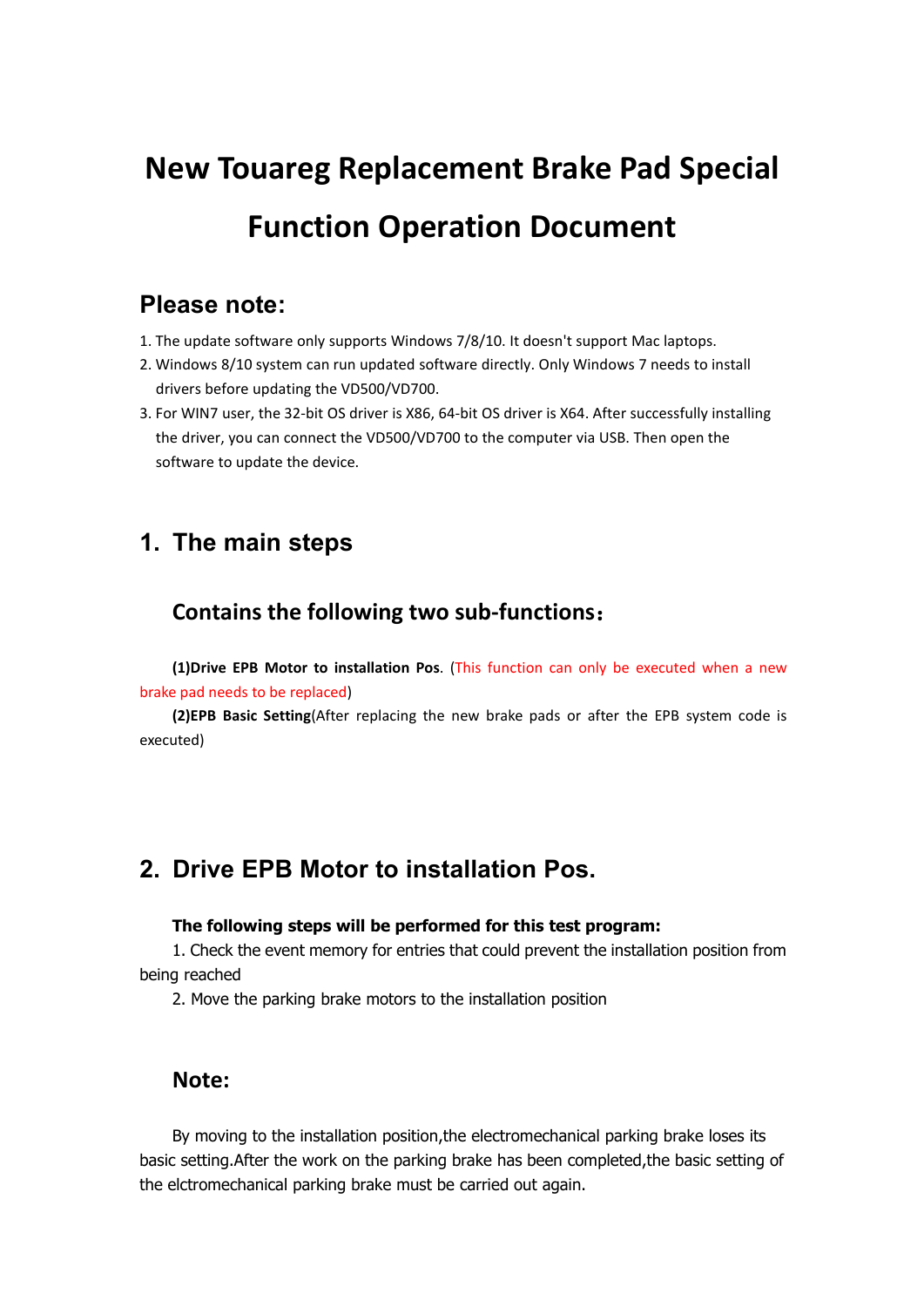Then: The motors for the electro-mechanical parking brake are now in the installation position.

Finally, Switch the ignition off.Pull out the connector from the left and right parking brake motors (V282 and V283). After performing any work on the parking brake motor, it is necessary to re-initialize the basic setting of the electro-mechanical parking brake. The test 53 - Basic adjustment electro-mechanical parking brake assists you with this task.

## 3. **EPB Basic Setting:**

### **In this test program the following steps will be performed:**

1 . Check for correct coding of the electromechanical parking brake controlmodule -J540

2. Check the clearance of the electro-mechanical parking brake

3. Check the run-in procedure of the electro-mechanical parking brake by applying the brake linings of the parking brake while driving

4. Complete the basic setting by activating the parking brake motors and checking that the basic setting is performed correctly

## **Test requirement:**

1. Vehicle ready to start

2. Start/Stop system deactivated

3. Flat surface with sufficient length (25 m) for the run-in procedure

### **Procedure**:

1. The vehicle must be standing on a flat surface; the electromechanical parking brake is automatically engaged and released.

2. The coding of the electromechanical parking brake control module -J540 was successfully performed.

-Depress brake pedal and hold depressed.

- Activate the electromechanical parking brake button -E538 once, release in direction (press button).

3. Depress brake pedal and hold depressed.

- Activate the electromechanical parking brake button -E538 once, apply in direction (pull button).

Press <OK> to continue

4.Take foot of brake pedal.

The initial setting of the parking brake motors will be checked.

(1). Switch the ignition off. Leave the ignition off for 5s

(2). Start engine and let run at idle.